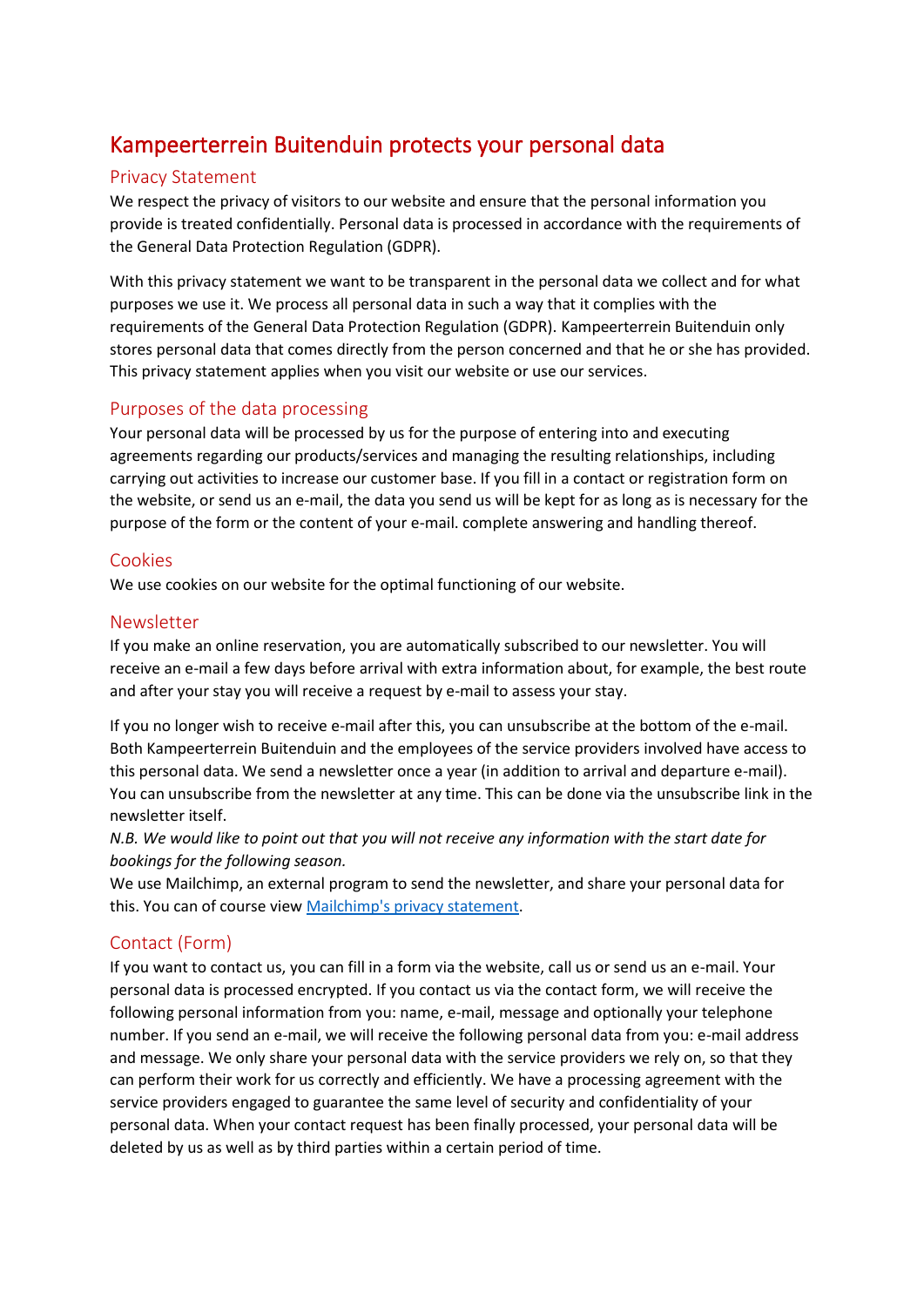## Online booking

If you want to make a reservation in our booking engine, we need the following personal information from you: salutation, first name, last name, zip code, street, house number, country, telephone number and e-mail address. We need this information to carry out the transaction. It may also be necessary for us to pass on your details to third parties so that they can process your reservation. The online payment takes place in the online environment of your bank. So here too an exchange of information takes place. After processing the booking, your personal data will be deleted by us as well as by third parties within a certain period of time.

## Data from children under 16 years

Our website and/or services do not intend to collect personal data from website visitors who are younger than 16 years old, unless they have permission from their parents or guardian. However, we cannot check whether a visitor is older than 16 years of age. We therefore advise parents to be involved in the online activities of their children, in order to prevent personal data about children from being collected. If you are convinced that we have collected personal information from a minor without permission, please contact us using the contact details at the end of this privacy statement. The relevant data will then be deleted immediately.

## View, modify or delete data

You have the right to view, correct or delete your personal data. In addition, you have the right to withdraw your consent to the data processing or to object to the processing of your personal data by Kampeerterrein Buitenduin and you have the right to data portability. This means that you can submit a request to us to send the personal data we hold about you in a computer file to you or another organization mentioned by you.

You can send a written request for access, inspection, correction, deletion and/or transfer of your personal data, request for withdrawal of your consent or objection to the processing of your personal data to the contact details at the bottom of this privacy statement. We will respond to your request as soon as possible, in any case within four weeks. We request that you enclose a copy of your proof of identity with this request. Please note: you must hide your citizen service number (BSN number), also in the number series at the bottom of your proof of identity. In addition, you must state on the copy that the copy is provided for the above request. Only in this way can we ensure that only you have access to your personal data.

Kampeerterrein Buitenduin has no influence on the use of data by social media. We cannot obtain or change any personally identifiable information from Google Analytics for you. We would also like to point out that you have the option to file a complaint with the national supervisory authority, the [Dutch Data Protection Authority.](https://www.autoriteitpersoonsgegevens.nl/nl/zelf-doen/gebruik-uw-privacyrechten/klacht-melden-bij-de-ap)

## How we protect your personal information

Kampeerterrein Buitenduin takes the protection of your data seriously and takes appropriate measures to prevent misuse, loss, unauthorized access, unwanted disclosure and unauthorized changes. For example, Kampeerterrein Buitenduin uses encryption by means of an SSL. In addition, we ensure that only the necessary persons have access to the data, that access to the data is protected and that our security measures are regularly evaluated. If you believe that your personal information is not secure or there are indications of misuse, please contact us using the contact details at the end of this privacy statement.